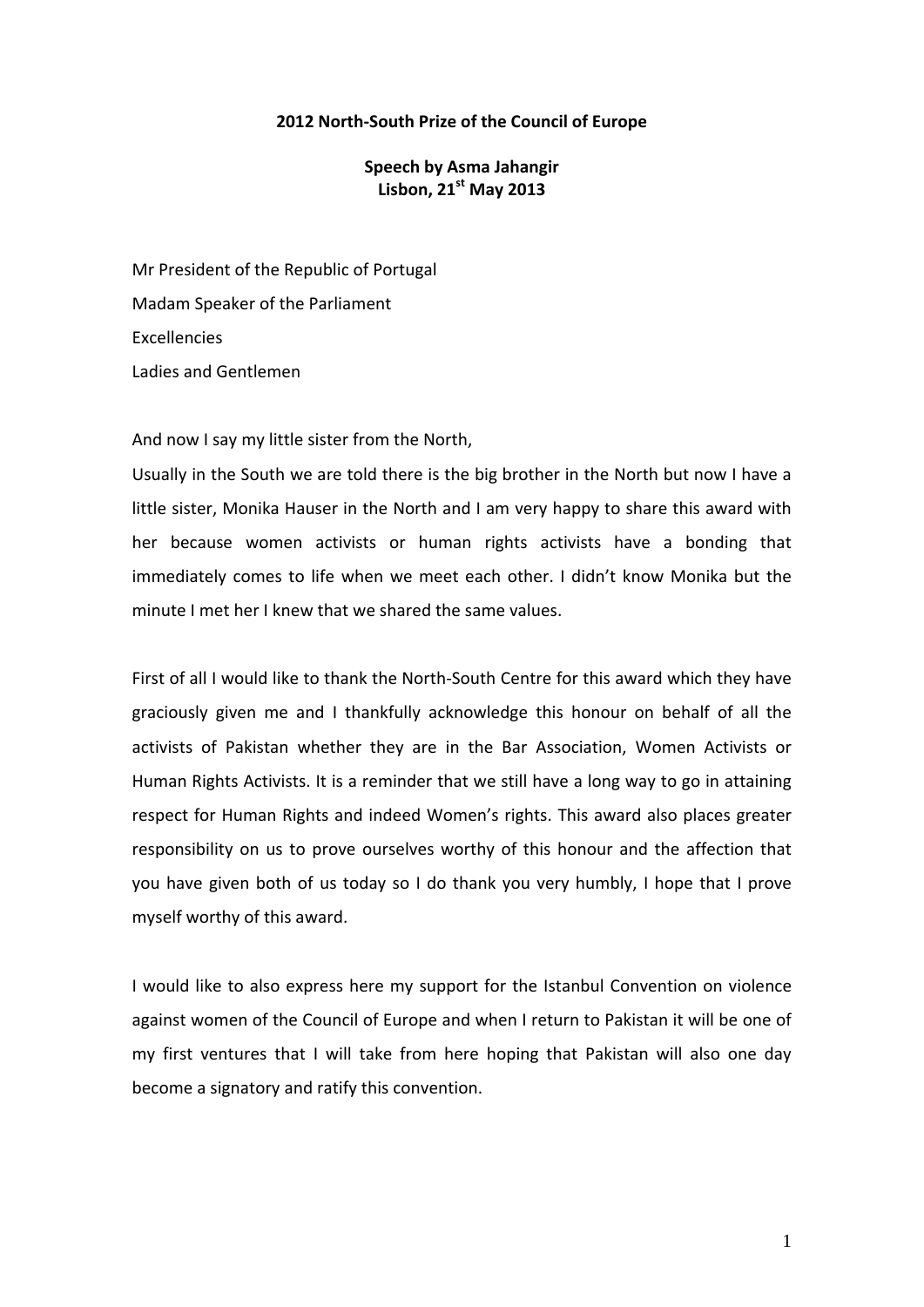I just want to give you a flavour from where I come from. I know that there are problems in this world, we all read about them, but it is difficult to understand why a person is working for Human Rights and I'm asked this question again and again and sometimes I wonder why not? How is it that you cannot work for Human Rights in a society like ours? Violations and their nature would compel anyone to address human rights issues. In our situation we have to confront both comical and distressful environments.

For example, we are given logic or so called logic, in the sense that I was looking at the television, only two weeks ago, and there were two right wing commentators: one a religious scholar and the other an anchor of a television, discussing how women should leave their house and the anchor asked the religious scholar, "Are they allowed to wash their face at least?" And the religious scholar really looked hard at him and said, "Let me think, yes, but only one wash with the soap." And then he said, "Well, don't you think they can even brush their teeth?" He said, "Yes, only so much so that they don't attract attention to themselves."

Then I thought to myself, here we are in 2013 listening to these clowns talking about women in the fashion that they are. I have heard examples, not only through religious scholars but also court judgments in which ridiculous perceptions on gender are advanced. For example in a case where I was also a lawyer, of a girl who got married against the will of her parents and eventually after one and a half years the judges decided, two out of three, that well, she's 22, maybe she can get married without the consent of her parents. But one of the judges who actually went with us, gave us an example of how we should treat women in our society and the judgment said that "women are like Queen Elizabeth, they don't go out shopping *‐this is the exact wording of that judgement‐* it is for the parents to go and shop for them, they will go and get the shoes for them, bring it back and see whether it fits them well or not and once it fits them well the parent will tell them: this is the shoes for you my daughter," and that is what is the significance of what is a good woman.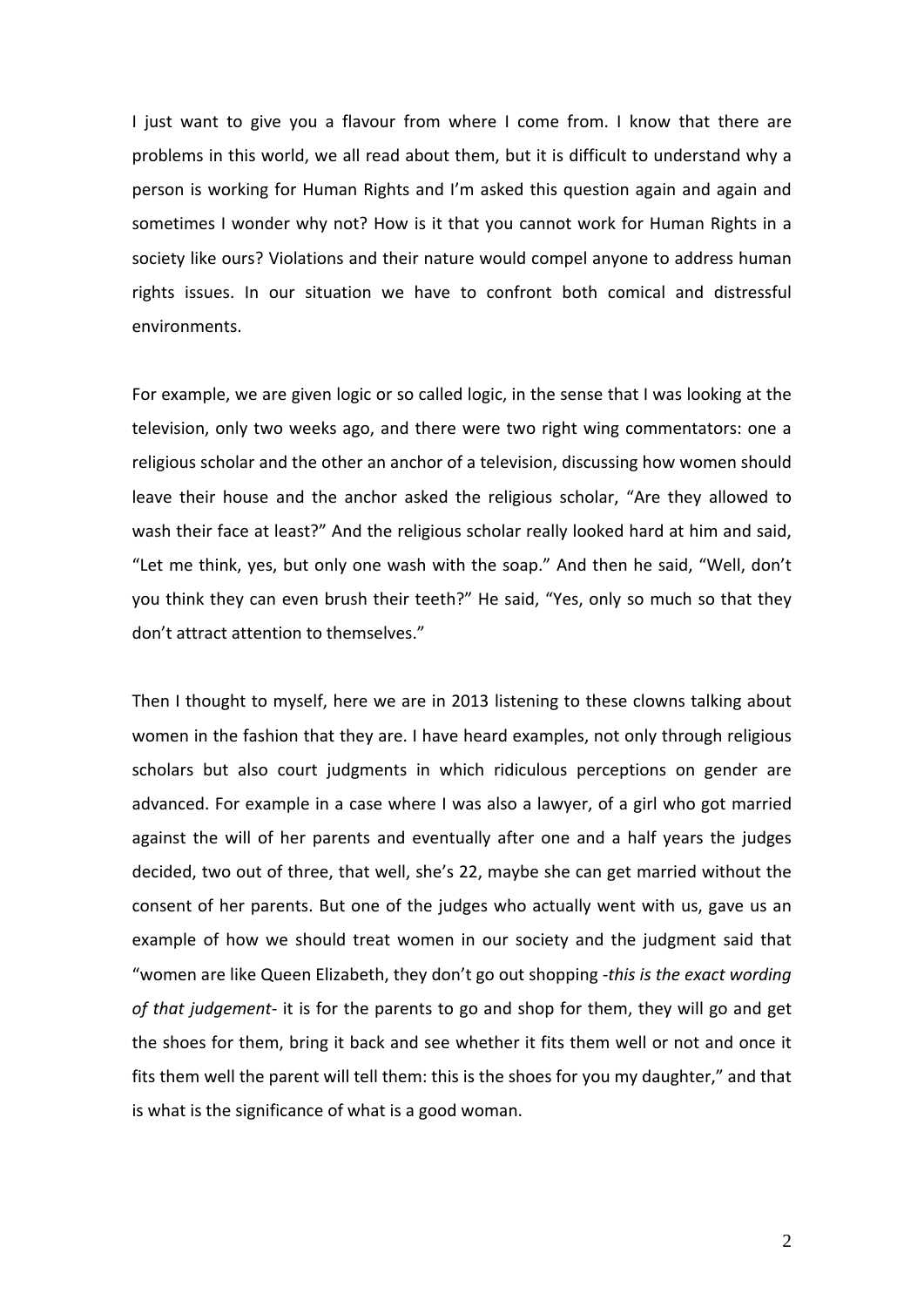I remember that even in school, during many lessons, the description of a good woman was the one who gets beaten up and doesn't say anything, the one who keeps quiet, the one who talks to the Lord for more mercy but does not raise her voice or hand.

I encounter these examples not only in my country but in many societies. This logic is in many countries and if people like Monika and myself have common values, they also have common logics, because I saw the Commission reports in Pakistan, in Bangladesh and Egypt and I saw that they all say the same thing.

For example, when the scholars in Egypt and Bangladesh or in Pakistan were justifying polygamy they justified it on the premise that supposing your wife had a stroke, so what would you do? You would get married a second time, wouldn't you not?

I asked one of the religious scholars in my country, that when young girls come to me and ask me what is the logic of polygamy, what should I tell them? My dear little girls, you may get a stroke and therefore your husband must be allowed polygamy. So, in a way it is comical but also a reality. On the other hand we have brave women. We have women who have courage, women who will look you in the eye and will say things that you can never imagine.

I work with women who have been victims of violence and if you come to my office by two o'clock its full of women. One day a female client visited me. I've conducted many divorce suits but since this woman had six children, really one after the other, and she wanted a divorce therefore I asked her if she was sure? How would she look after her with six children after being divorced? Think about it again I urged her she said to me, "All of those women sitting outside, one with her nose clipped off, the other one with bruises, she has not survived within her marriage. Have you known of any women who has had to starve to death because she got divorced?" She said, "I have known many women who have starved to death or been killed of violence during marriage, so get on with your work and don't give me a lecture about what I should do and not do."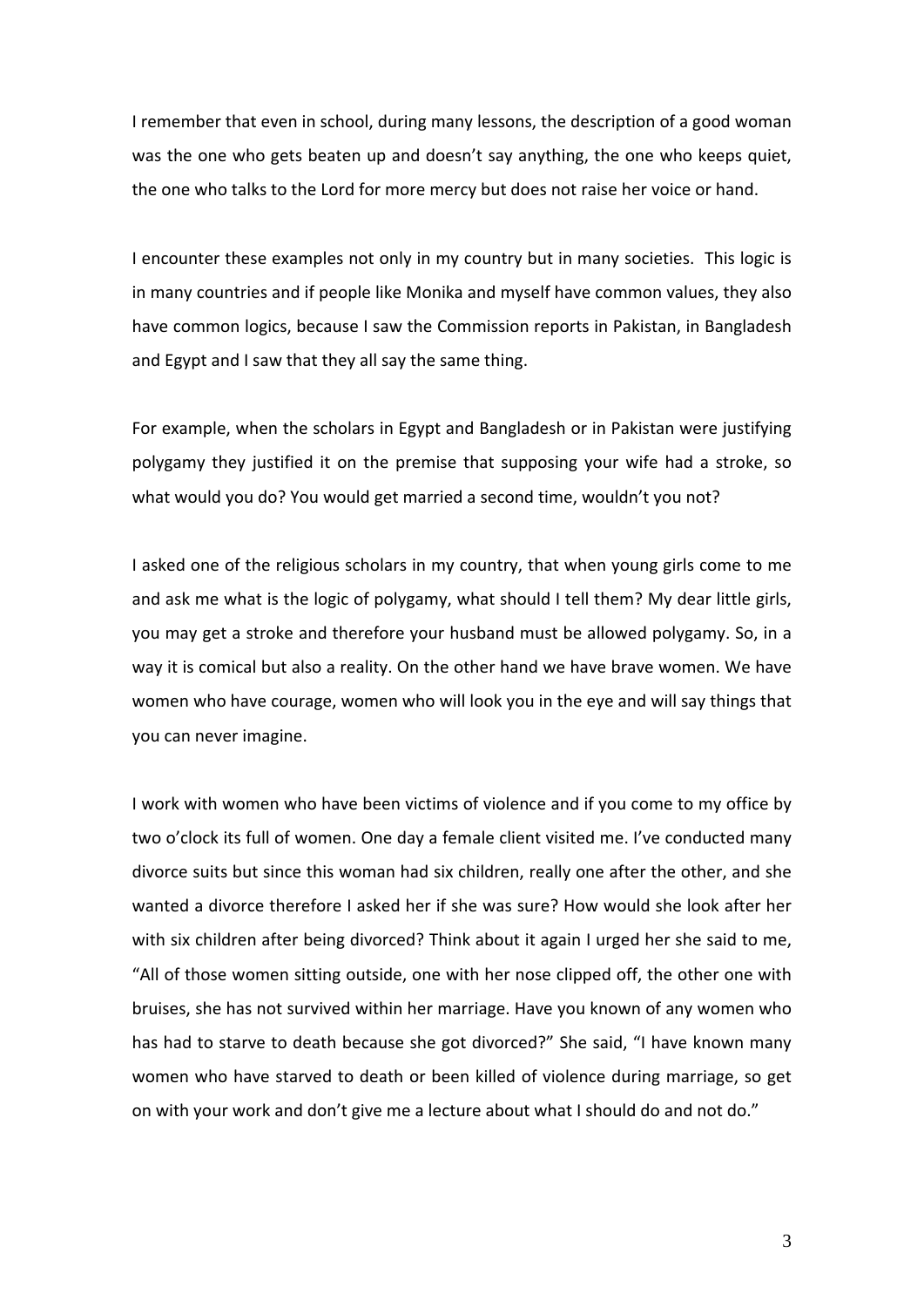This is the amazing strength of women. It inspires one and so one wonders how can one not get involved in the protection of women's rights? Yes, there are difficult times that I have had. Clients who have been torn by loyalties. Cases of women that want to marry someone but their families are not allowing it so they are torn.

I have had victims of violence who are hesitant to file cases against their partners and I can understand and therefore as an activist I always feel that we have to leave the decision to the individual herself and it is her decision eventually that we must respect.

Unfortunately there are practices in our country where women are married off to the Holy Quran just simply because their inheritance is usurped up by the rest of the family members. The woman is married to the Quran but she actually never gets married or is not allowed to get married again. There are honour killings and, as some of you may have seen, that women who get killed because of so called 'honour' have separate graveyards and their mothers go there at night hiding from everyone else to mourn their daughters. I have never seen anything so tragic and pathetic than this.

I have had clients who have been raped and have been accused of extra-marital sex. They have spent years in jail and I´ve seen little girls of thirteen year old who have been raped and have subsequently been imprisoned as a consequence of that. But those laws have now been changed in Pakistan. It has happened only because of the women in Pakistan and because of the women activists in Pakistan. Their untiring movement, brought changes to such laws despite the very traditional society in which we live.

I have seen women for example in prisons in death penalty and as a lawyer we get these paper books to study the cases I got one paper book and I thought, but I've read it before. Then you see a pattern and the pattern is that a husband dies mysteriously, the family sits over it, after a few days the family files case against the wife so that they can take the property and the children themselves. Women are too poor to get legal aid, even to get proper legal assistance. They therefore suffer longer in jails.

4